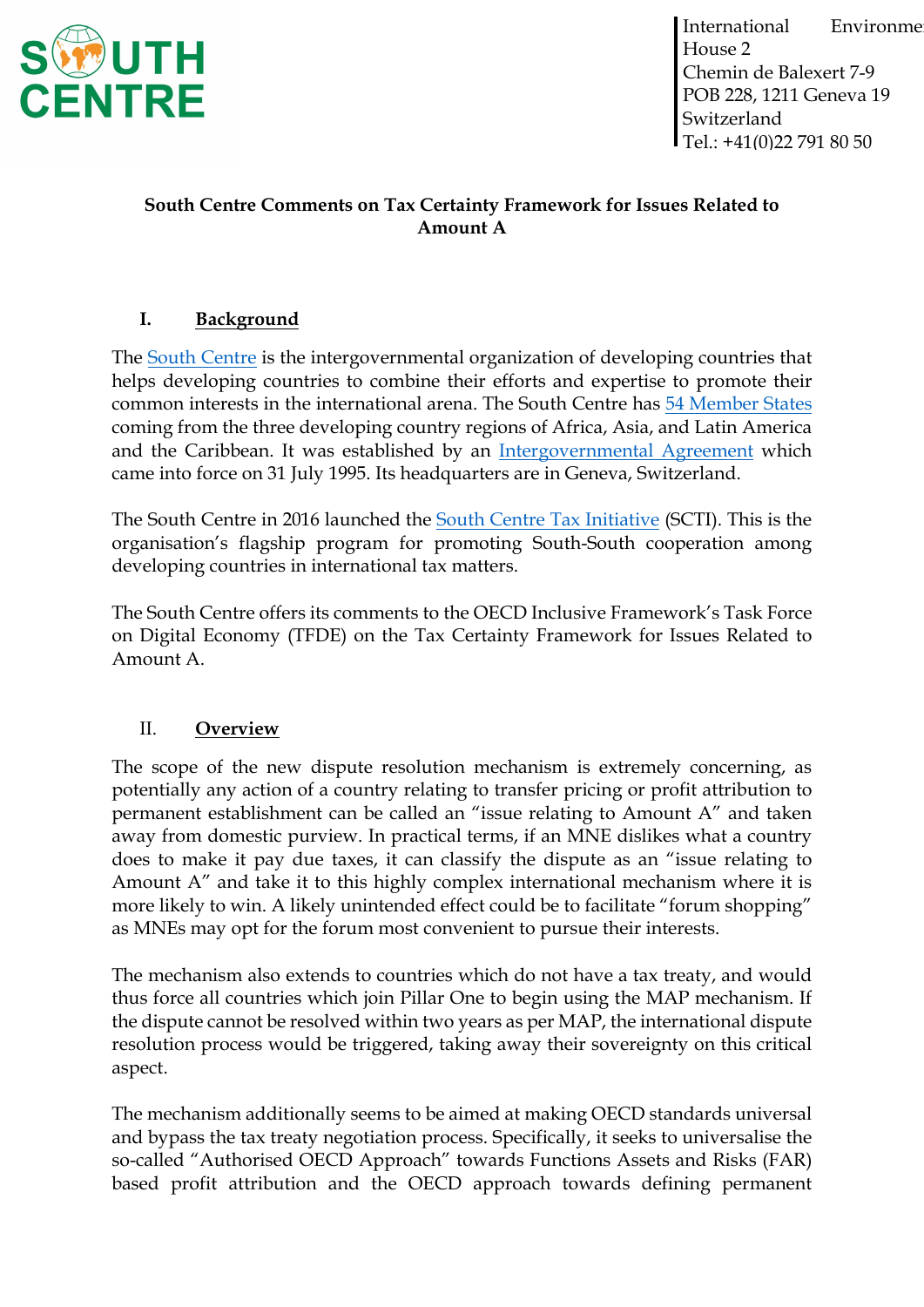

establishments and how profits are attributed to them. It must be mentioned that these standards that allocate taxing rights reflect the interests and views of the developed countries.[1](#page-1-0)

# **III. Specific Comments**

## *i.* **Article [X] Mutual Agreement Procedure**

This should be seen as an extension of the Mutual Agreement Procedure (MAP) process itself. It should not attempt to tinker with the structures codified under existing MAP processes or add new requirements. Hence, the relevant Articles should be kept to the bare minimum and focus on the process of the new mechanism only. The starting point for the new dispute resolution mechanism should be the MAP article in the bilateral tax treaty.

## *a. MNE able to file MAP Request before Either Jurisdiction*

Article [X] (1) says members of a Covered Group can file a MAP request before either Contracting State, referencing Article 25 of the OECD Model. This is something many countries, especially developing countries, have expressed concern with, as the same provision also exist in the OECD Base Erosion and Profit Shifting (BEPS) Multilateral Instrument (MLI). Many developing countries have chosen not to apply this provision and have expressed reservations.

The larger ramifications are that if the MNE goes to the developing country and wants to begin MAP and is refused, it can go to its residence jurisdiction and trigger the MAP process. This will then begin the two year countdown after which countries will be forced to enter the international dispute resolution process where they will lose their tax sovereignty.

**Recommendation:** The wording should be modified to be consistent with Article 25 (1) of the UN Model Tax Convention where a party should only be able to file a MAP request in the State where it is a resident.

<span id="page-1-0"></span><sup>1</sup> Interaction of Transfer Pricing & Profit Attribution: Conceptual and Policy Issues for Developing Countries (South Centre Tax Cooperation Policy Brief 3, August 2018) By Dr. Vinay Kumar Singh. Available from<https://www.southcentre.int/tax-cooperation-policy-brief-3-august-2018/>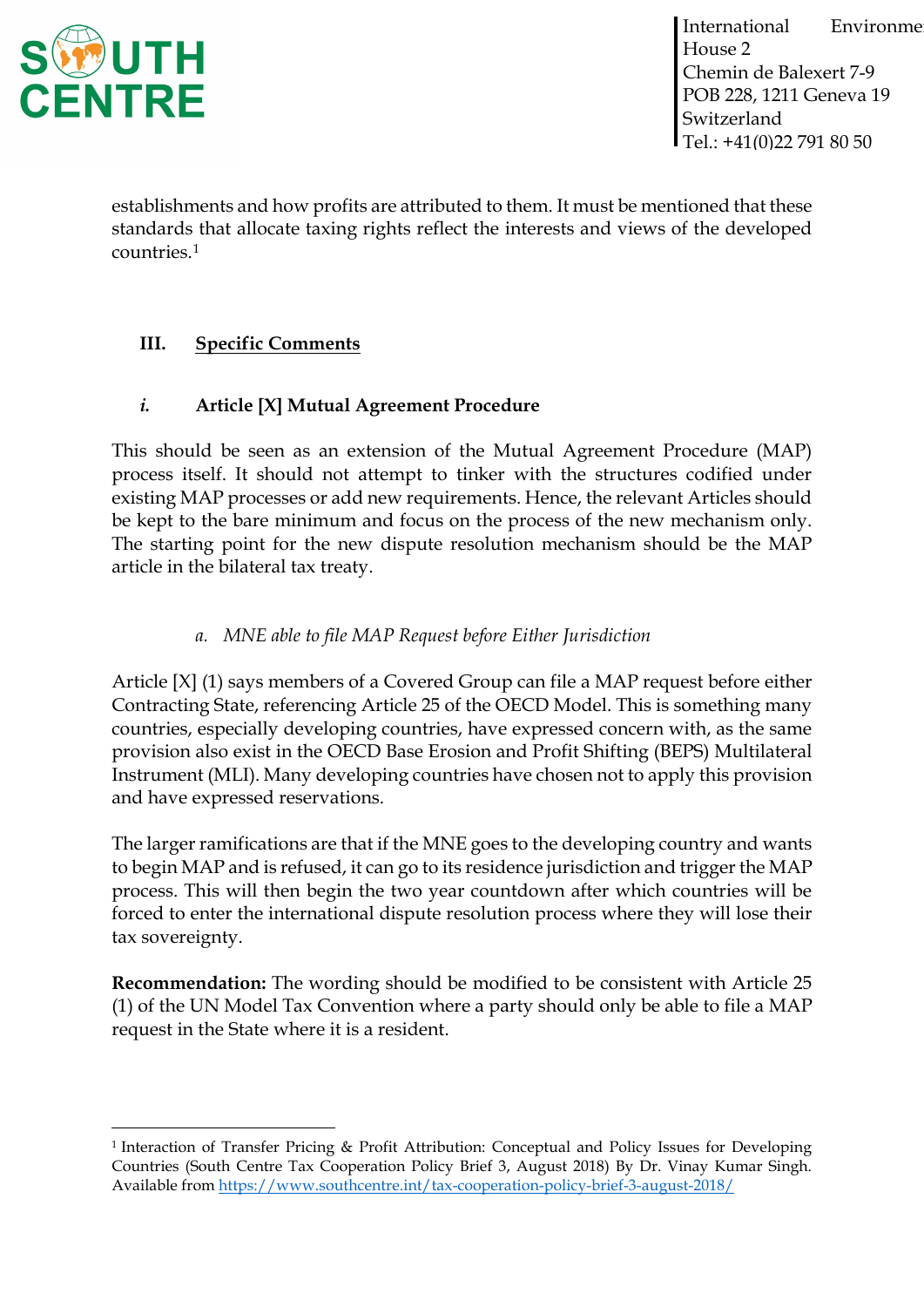

*b. MNE able to file MAP Requests for Hypothetical Events that have not Occurred*

The new mechanism will apply to cases where the member of the Covered Group considers that taxation not in accordance with the Convention "has resulted" from the actions of one or both Contracting States. Thus, the taxation must have actually taken place to justify the initiation of the MAP request.

However, Article [X] (1) retains the exact language of Article 25 of the OECD Model Tax Convention which allows a MAP request to be initiated on the basis of hypothetical situations. It states: "*or will result for that member of a Covered Group in taxation connected with a Related Issue not in accordance with the provisions of that Existing Tax Agreement*".

It is unclear why when no action has taken place a dispute should arise. Thus, only if the taxation has actually taken place the MAP request should be entertained.

**Recommendation**: The phrase 'or will result' which is taken from Article 25 of the OECD Model Tax Convention should be deleted.

## *c. Overbroad definition of who can file a MAP request*

Article [X] (1) allows a 'member of a Covered Group' to file a MAP request. This is simply too broad, as potentially any Group entity, whether affected or not, can file the request.

**Recommendation:** The text must be rephrased to only allow the affected member or segment to be able to access this feature.

*d. Impact on Existing MAPs*

It must be ensured that the new mechanism does not affect the existing MAP process; whether the case is eligible under MAP or not should also not be affected.

### *ii.* **Article 19 (Resolution of disputes with respect to Related Issues)**

*a. Scope*

While delineating the scope, the most important consideration is that only unresolved issues actually related to Amount A should be covered under the scope of the dispute resolution panel. The present proposed definition of the related issue is too broad.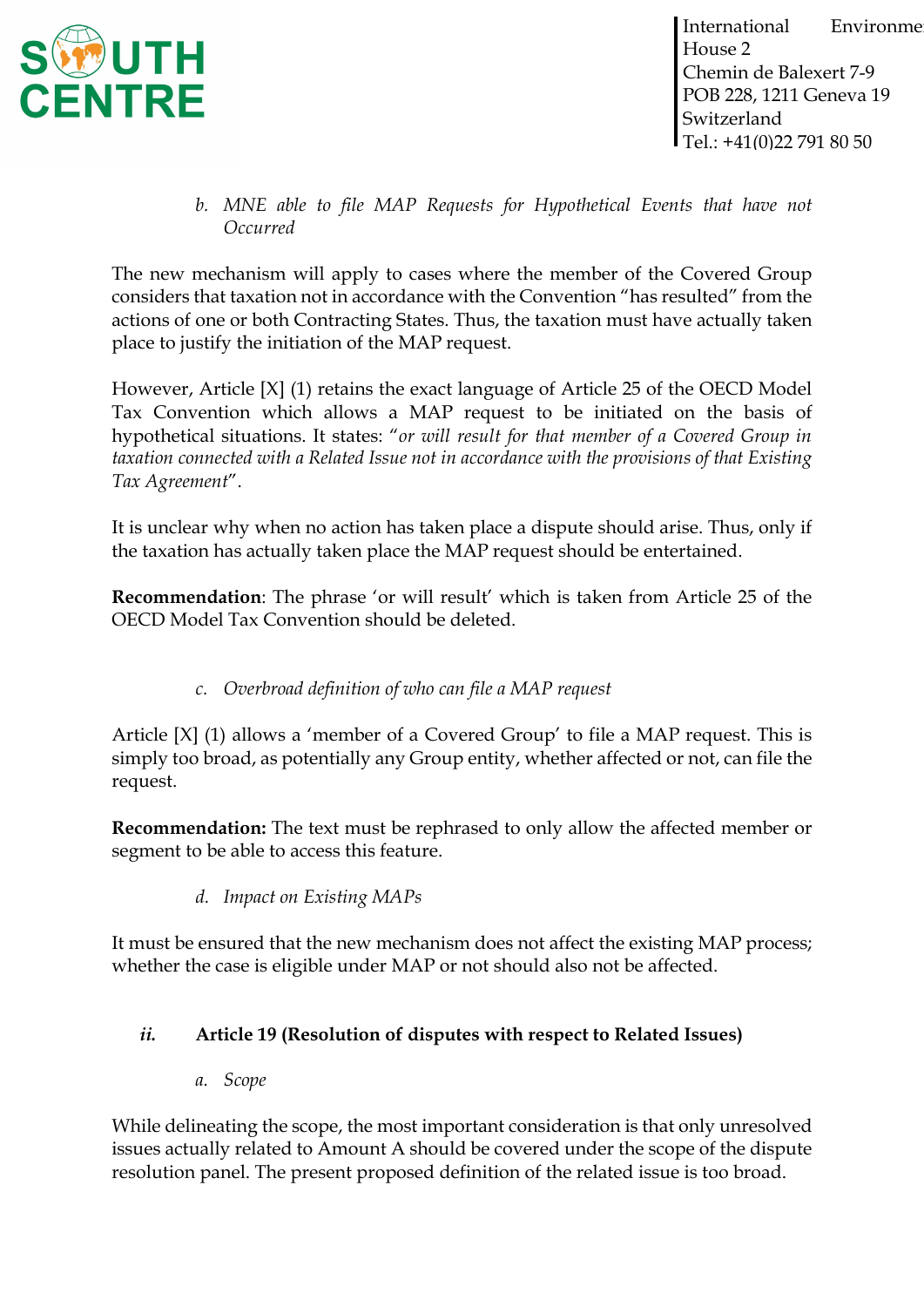

The current wording seems to imply that any adjustments to an MNE group entity profit would automatically open up the avenue for the MNE to request the dispute resolution process. It is a widely acknowledged fact that there can be instances where the adjustment / addition is not related to Amount A. For example, if there is a group A which has three segments  $X$ ,  $Y$  and  $Z$  and is in scope as its segment  $Y$  meets the scope and profitability threshold. In such a case a dispute related only to segment Y that impacts Amount A should be in scope of the proposed mechanism. This is also relevant to in-scope groups which have segments that are excluded from Amount A. This needs to be clarified as part of the definition of the scope.

There must be a materiality threshold of the quantum under dispute for applicability of the process to avoid wastage of resources since the proposed dispute resolution process will be a costly and resource intensive exercise. This approach will allow jurisdictions to rationally use valuable and often scarce administrative resources. Further, there would not be any challenge for the below threshold MAP cases since they will follow the existing MAP route which is already subjected to peer-review.

## b. *Request for Dispute Resolution Panel (DRP)*

The ambit of this process would include transactions in jurisdictions between whom there exist no bilateral tax treaty. This cannot be allowed as there is no basis for a MAP case in such circumstances.

**Recommendation 1:** If the jurisdictions involved do not have a bilateral tax treaty, the MAP case should not be allowed.

**Recommendation 2:** At the time of making a request, the MNE should justify that the unresolved issues under consideration in MAP is related to Amount A.

## *c. Appointment of dispute resolution panel members*

The panel would adjudicate disputes between/among jurisdictions on taxation matters which is a sovereign right and therefore any disagreements arising on such matters should be examined and opined on by a panel that represents sovereign fiscal interests. Further, there should not be any concern with respect to bias as the panel has to choose from the alternative outcomes presented to it.

**Recommendation:** The dispute resolution panel must consist solely of government officials.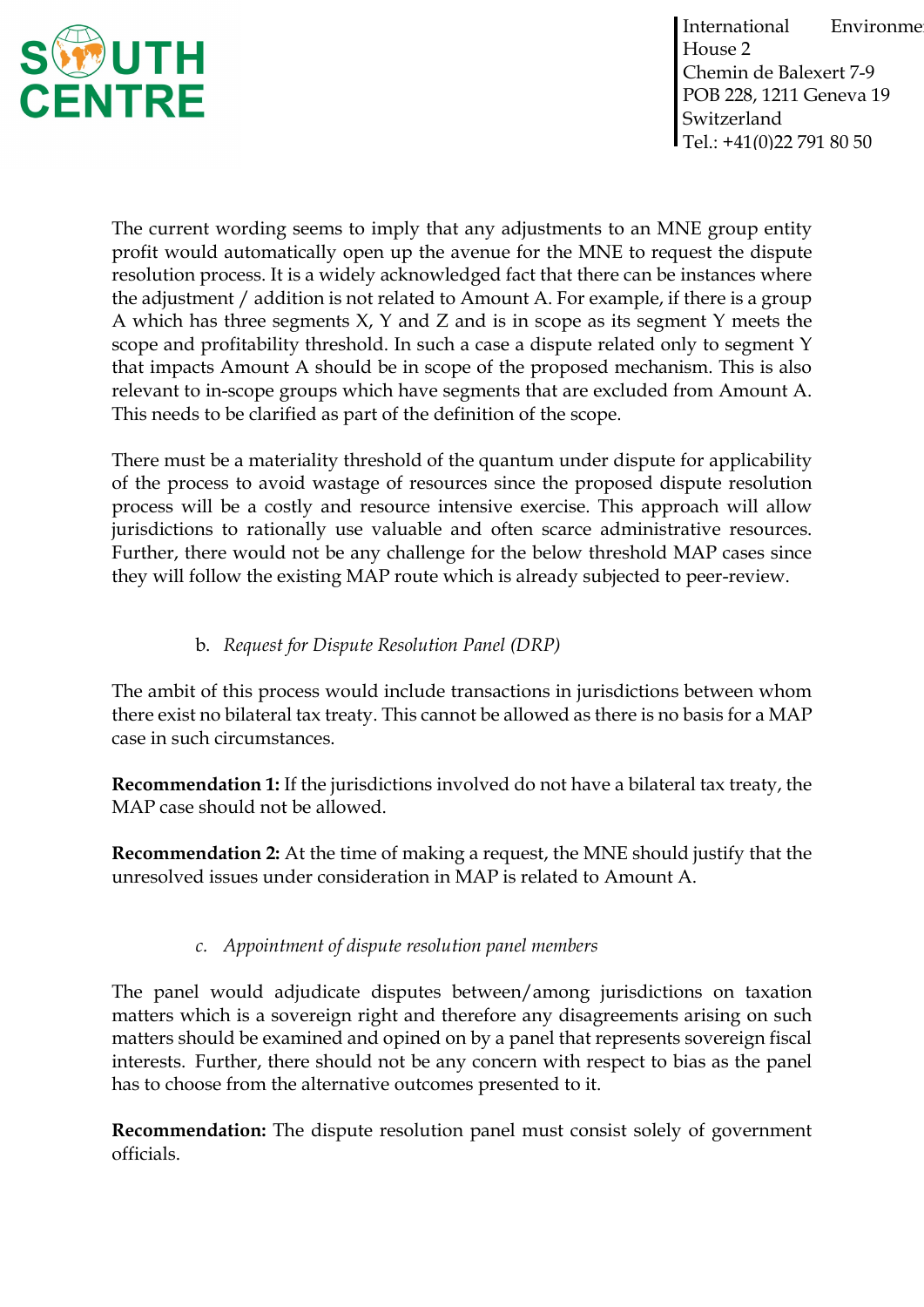

#### *d. Dispute Resolution Panel Process*

There is no rationale for MNEs providing additional explanations as any previous stand of the MNE group would have been examined in detail by the Competent Authority as part of the deliberations under the MAP proceedings. Even its inclusion within the commentary may be misleading and create false hopes for the MNE.

**Recommendation:** The MNE must not be allowed to provide further documentation justifying its stand in the DRP.

*e. Precedence*

The framework proposes to roll forward the decisions of DRP. Just as there is no codification of MAP resolutions holding any precedential value, any DRP decision should also be imparted the same status.

**Recommendation:** It must be clearly mentioned that DRP decisions do not have precedential value.

## *f. Costs of dispute resolution panel proceedings*

Any DRP process should be conducted with the aim of being cost effective. The current listed ICSID schedule, which proposed as the default rule raises the cost of each DRP proceeding significantly.

**Recommendation 1:** The cost of DRP process would be minimised if there are only government officials on the panel.

**Recommendation 2:** Other reference databases that may have more economical remunerations may be explored to keep the cost minimal.

### *g. Extension of Amount A related mechanisms to jurisdictions with no bilateral tax treaty*

The extension of the DRP process to jurisdictions which do not have a bilateral tax treaty is a matter of great concern. Any MAP process is based on the distribution of taxing rights between countries as per the treaty. In the absence of the treaty, there is lack of clarity on the basic of definition of a Permanent Establishment (PE), business income allocation and other issues. There is no commonly accepted version of Article 5 (PE) and Article 7 (Business Profits). These Articles vary from treaty to treaty and